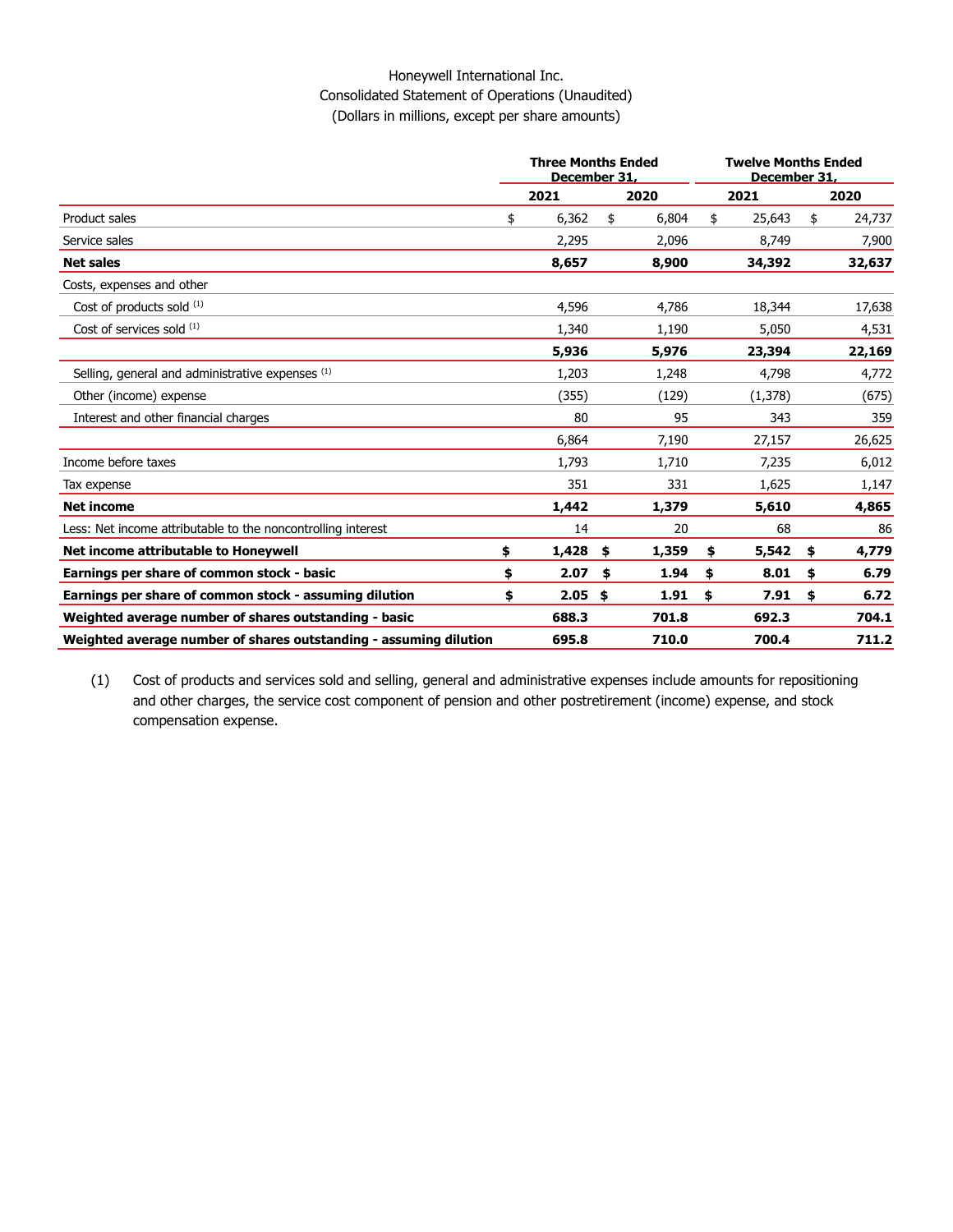## Honeywell International Inc. Segment Data (Unaudited) (Dollars in millions)

|                                        | <b>Three Months Ended</b><br>December 31, | <b>Twelve Months Ended</b><br>December 31, |           |        |  |  |
|----------------------------------------|-------------------------------------------|--------------------------------------------|-----------|--------|--|--|
| Net Sales                              | 2021                                      | 2020                                       | 2021      | 2020   |  |  |
| Aerospace                              | \$<br>2,896                               | \$<br>$2,978$ \$                           | 11,026 \$ | 11,544 |  |  |
| Honeywell Building Technologies        | 1,404                                     | 1,426                                      | 5,539     | 5,189  |  |  |
| Performance Materials and Technologies | 2,605                                     | 2,556                                      | 10,013    | 9,423  |  |  |
| Safety and Productivity Solutions      | 1,752                                     | 1,940                                      | 7,814     | 6,481  |  |  |
| Corporate and all other                |                                           |                                            |           |        |  |  |
| <b>Total</b>                           | \$<br>$8,657$ \$                          | 8,900<br>- 5                               | 34,392 \$ | 32,637 |  |  |

Reconciliation of Segment Profit to Income Before Taxes

|                                         |      | <b>Three Months Ended</b><br>December 31, |       |     |             | <b>Twelve Months Ended</b><br>December 31, |       |  |
|-----------------------------------------|------|-------------------------------------------|-------|-----|-------------|--------------------------------------------|-------|--|
| Segment Profit                          | 2021 |                                           | 2020  |     | 2021        | 2020                                       |       |  |
| Aerospace                               | \$   | 839                                       | \$    | 822 | \$<br>3,051 | \$                                         | 2,904 |  |
| Honeywell Building Technologies         |      | 296                                       |       | 305 | 1,238       |                                            | 1,099 |  |
| Performance Materials and Technologies  |      | 598                                       |       | 478 | 2,120       |                                            | 1,851 |  |
| Safety and Productivity Solutions       |      | 189                                       |       | 297 | 1,029       |                                            | 907   |  |
| Corporate and all other                 |      | (71)                                      | (23)  |     | (226)       |                                            | (96)  |  |
| <b>Total segment profit</b>             |      | 1,851                                     | 1,879 |     | 7,212       |                                            | 6,665 |  |
| Interest and other financial charges    |      | (80)                                      | (95)  |     | (343)       |                                            | (359) |  |
| Stock compensation expense (1)          |      | (45)                                      | (50)  |     | (217)       |                                            | (168) |  |
| Pension ongoing income (2)              |      | 273                                       |       | 192 | 1,083       |                                            | 785   |  |
| Pension mark-to-market expense          |      | (40)                                      | (44)  |     | (40)        |                                            | (44)  |  |
| Other postretirement income (2)         |      | 18                                        |       | 17  | 71          |                                            | 57    |  |
| Repositioning and other charges $(3,4)$ |      | (230)                                     | (89)  |     | (569)       |                                            | (575) |  |
| Other $(5)$                             |      | 46                                        | (100) |     | 38          |                                            | (349) |  |
| <b>Income before taxes</b>              | \$   | $1,793$ \$                                | 1,710 |     | \$<br>7,235 | -\$                                        | 6,012 |  |

(1) Amounts included in Selling, general and administrative expenses.

(2) Amounts included in Cost of products and services sold and Selling, general and administrative expenses (service costs) and Other income/expense (non-service cost components).

(3) Amounts included in Cost of products and services sold, Selling, general and administrative expenses, and Other income/expense.

(4) Includes repositioning, asbestos, and environmental expenses.

(5) Amounts include the other components of Other income/expense not included within other categories in this reconciliation. Equity income (loss) of affiliated companies is included in segment profit.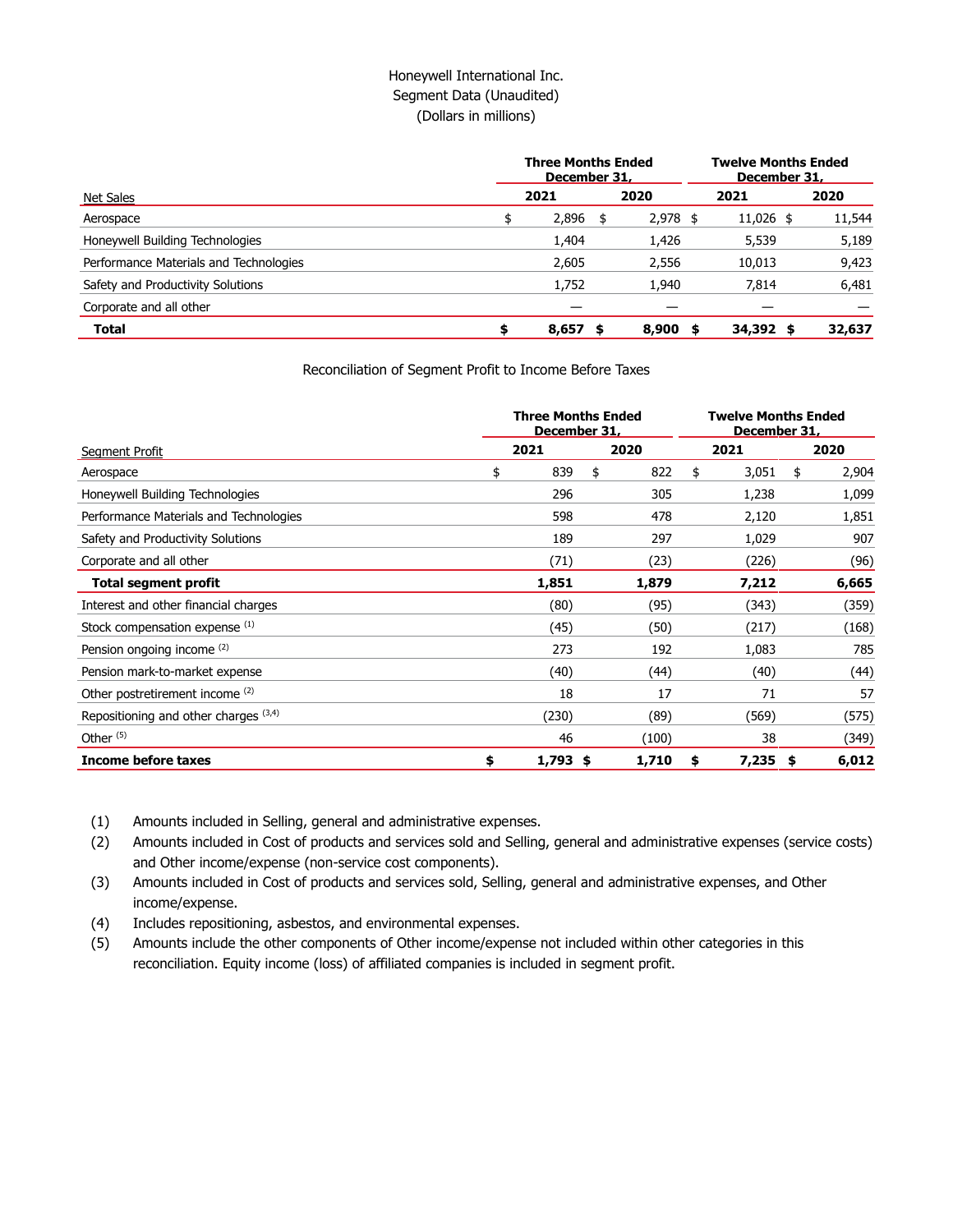# Honeywell International Inc. Consolidated Balance Sheet (Unaudited) (Dollars in millions)

|                                                                               | December 31,<br>2021 | December 31,<br>2020 |        |  |
|-------------------------------------------------------------------------------|----------------------|----------------------|--------|--|
| <b>ASSETS</b>                                                                 |                      |                      |        |  |
| Current assets:                                                               |                      |                      |        |  |
| Cash and cash equivalents                                                     | \$<br>10,959         | \$                   | 14,275 |  |
| Short-term investments                                                        | 564                  |                      | 945    |  |
| Accounts receivable-net                                                       | 6,830                |                      | 6,827  |  |
| Inventories                                                                   | 5,138                |                      | 4,489  |  |
| Other current assets                                                          | 1,881                |                      | 1,639  |  |
| <b>Total current assets</b>                                                   | 25,372               |                      | 28,175 |  |
| Investments and long-term receivables                                         | 1,222                |                      | 685    |  |
| Property, plant and equipment-net                                             | 5,562                |                      | 5,570  |  |
| Goodwill                                                                      | 17,756               |                      | 16,058 |  |
| Other intangible assets-net                                                   | 3,613                |                      | 3,560  |  |
| Insurance recoveries for asbestos related liabilities                         | 322                  |                      | 366    |  |
| Deferred income taxes                                                         | 489                  |                      | 760    |  |
| Other assets                                                                  | 10,134               |                      | 9,412  |  |
| <b>Total assets</b>                                                           | \$<br>64,470 \$      |                      | 64,586 |  |
| <b>LIABILITIES</b>                                                            |                      |                      |        |  |
| Current liabilities:                                                          |                      |                      |        |  |
| Accounts payable                                                              | \$<br>6,484          | \$                   | 5,750  |  |
| Commercial paper and other short-term borrowings                              | 3,542                |                      | 3,597  |  |
| Current maturities of long-term debt                                          | 1,803                |                      | 2,445  |  |
| <b>Accrued liabilities</b>                                                    | 7,679                |                      | 7,405  |  |
| <b>Total current liabilities</b>                                              | 19,508               |                      | 19,197 |  |
| Long-term debt                                                                | 14,254               |                      | 16,342 |  |
| Deferred income taxes                                                         | 2,364                |                      | 2,113  |  |
| Postretirement benefit obligations other than pensions                        | 208                  |                      | 242    |  |
| Asbestos related liabilities                                                  | 1,800                |                      | 1,920  |  |
| Other liabilities                                                             | 7,087                |                      | 6,975  |  |
| Redeemable noncontrolling interest                                            | 7                    |                      | 7      |  |
| Shareowners' equity                                                           | 19,242               |                      | 17,790 |  |
| Total liabilities, redeemable noncontrolling interest and shareowners' equity | \$<br>64,470 \$      |                      | 64,586 |  |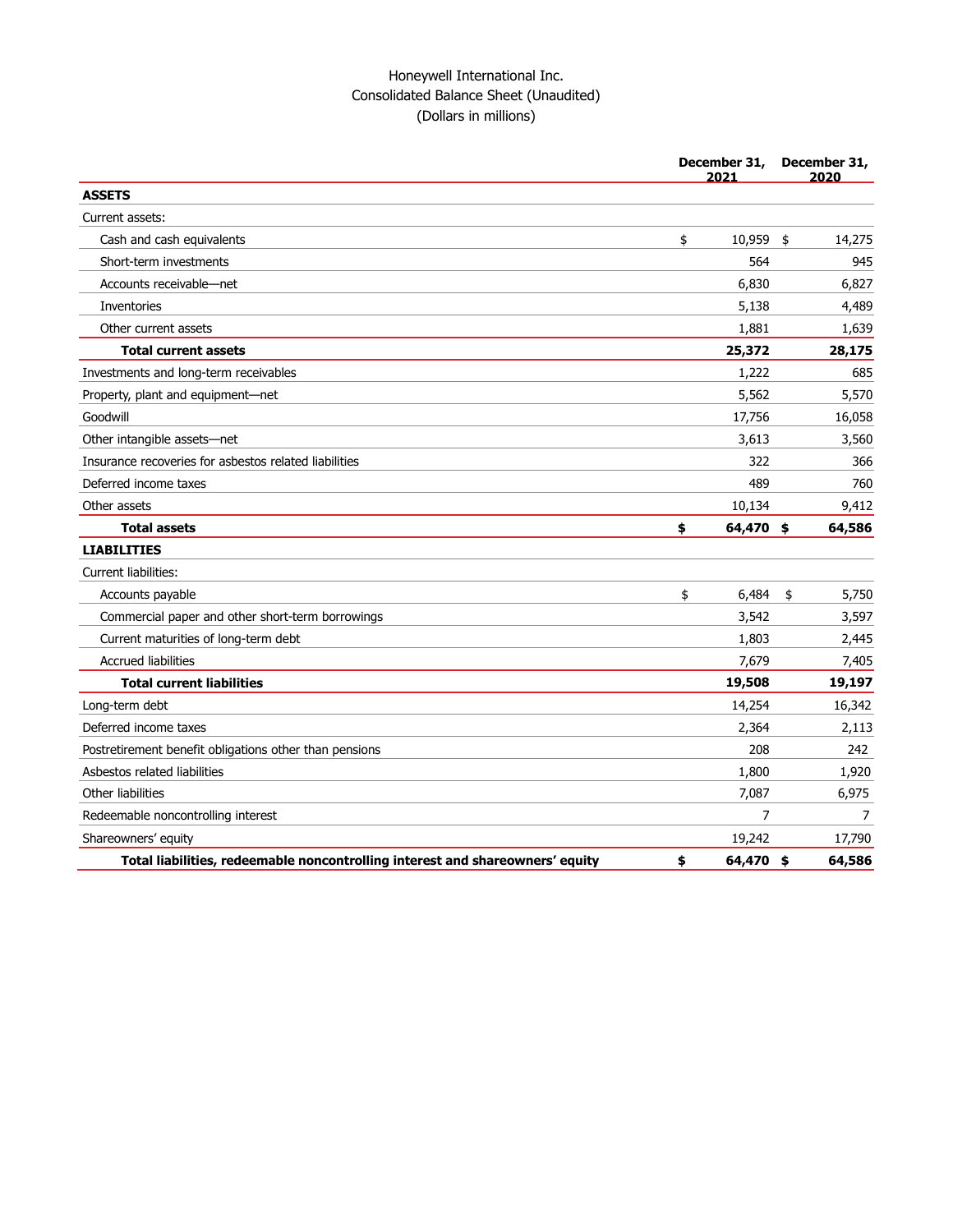## Honeywell International Inc. Consolidated Statement of Cash Flows (Unaudited) (Dollars in millions)

|                                                                                                                | <b>Three Months Ended</b><br>December 31. |             | <b>Twelve Months Ended</b><br>December 31. |              |  |  |
|----------------------------------------------------------------------------------------------------------------|-------------------------------------------|-------------|--------------------------------------------|--------------|--|--|
|                                                                                                                | 2021                                      | 2020        | 2021                                       | 2020         |  |  |
| Cash flows from operating activities:                                                                          |                                           |             |                                            |              |  |  |
| Net income                                                                                                     | \$<br>1,442                               | \$<br>1,379 | \$<br>5.610                                | \$<br>4,865  |  |  |
| Less: Net income attributable to the noncontrolling interest                                                   | 14                                        | 20          | 68                                         | 86           |  |  |
| Net income attributable to Honeywell                                                                           | 1,428                                     | 1,359       | 5,542                                      | 4,779        |  |  |
| Adjustments to reconcile net income attributable to Honeywell to net cash<br>provided by operating activities: |                                           |             |                                            |              |  |  |
| Depreciation                                                                                                   | 168                                       | 164         | 674                                        | 644          |  |  |
| Amortization                                                                                                   | 122                                       | 90          | 549                                        | 358          |  |  |
| (Gain) loss on sale of non-strategic businesses and assets                                                     | (7)                                       | 3           | (102)                                      | 3            |  |  |
| Repositioning and other charges                                                                                | 231                                       | 89          | 569                                        | 575          |  |  |
| Net payments for repositioning and other charges                                                               | (187)                                     | (181)       | (692)                                      | (833)        |  |  |
| Pension and other postretirement income                                                                        | (252)                                     | (165)       | (1, 114)                                   | (798)        |  |  |
| Pension and other postretirement benefit payments                                                              | (14)                                      | (10)        | (43)                                       | (47)         |  |  |
| Stock compensation expense                                                                                     | 45                                        | 50          | 217                                        | 168          |  |  |
| Deferred income taxes                                                                                          | (11)                                      | 114         | 178                                        | (175)        |  |  |
| Reimbursement receivables charge                                                                               | $\qquad \qquad \longleftarrow$            | 159         | $\overline{\phantom{m}}$                   | 509          |  |  |
| Other                                                                                                          | 78                                        | 31          | (28)                                       | (338)        |  |  |
| Changes in assets and liabilities, net of the effects of acquisitions and<br>divestitures:                     |                                           |             |                                            |              |  |  |
| Accounts receivable                                                                                            | 411                                       | 54          | (8)                                        | 669          |  |  |
| Inventories                                                                                                    | (169)                                     | 217         | (685)                                      | (67)         |  |  |
| Other current assets                                                                                           | 48                                        | (55)        | (276)                                      | 191          |  |  |
| Accounts payable                                                                                               | 365                                       | 475         | 744                                        | 15           |  |  |
| <b>Accrued liabilities</b>                                                                                     | 407                                       | 388         | 513                                        | 555          |  |  |
| Net cash provided by (used for) operating activities                                                           | 2,663                                     | 2,782       | 6,038                                      | 6,208        |  |  |
| <b>Cash flows from investing activities:</b>                                                                   |                                           |             |                                            |              |  |  |
| Expenditures for property, plant and equipment                                                                 | (281)                                     | (291)       | (895)                                      | (906)        |  |  |
| Proceeds from disposals of property, plant and equipment                                                       | 9                                         | 40          | 27                                         | 57           |  |  |
| Increase in investments                                                                                        | (384)                                     | (865)       | (2,373)                                    | (3,236)      |  |  |
| Decrease in investments                                                                                        | 619                                       | 874         | 2,525                                      | 3,508        |  |  |
| Receipts from Garrett Motion Inc.                                                                              | 211                                       |             | 586                                        |              |  |  |
| Receipts (payments) from settlements of derivative contracts                                                   | 104                                       | (74)        | 192                                        | (149)        |  |  |
| Cash paid for acquisitions, net of cash acquired                                                               | 8                                         | (261)       | (1,326)                                    | (261)        |  |  |
| Proceeds from sales of businesses, net of fees paid                                                            |                                           |             | 203                                        | —            |  |  |
| Net cash provided by (used for) investing activities                                                           | 286                                       | (577)       | (1,061)                                    | (987)        |  |  |
| <b>Cash flows from financing activities:</b>                                                                   |                                           |             |                                            |              |  |  |
| Proceeds from issuance of commercial paper and other short-term borrowings                                     | 1,554                                     | 1,897       | 5,194                                      | 10,474       |  |  |
| Payments of commercial paper and other short-term borrowings                                                   | (1, 553)                                  | (1,888)     | (5,190)                                    | (10, 400)    |  |  |
| Proceeds from issuance of common stock                                                                         | 58                                        | 230         | 229                                        | 393          |  |  |
| Proceeds from issuance of long-term debt                                                                       | 8                                         | 20          | 2,517                                      | 10,125       |  |  |
| Payments of long-term debt                                                                                     | (1, 562)                                  | (71)        | (4, 917)                                   | (4,308)      |  |  |
| Repurchases of common stock                                                                                    | (881)                                     | (1, 565)    | (3,380)                                    | (3,714)      |  |  |
| Cash dividends paid                                                                                            | (676)                                     | (671)       | (2,626)                                    | (2, 592)     |  |  |
| Other                                                                                                          | (7)                                       | (5)         | (81)                                       | (59)         |  |  |
| Net cash provided by (used for) financing activities                                                           | (3,059)                                   | (2,053)     | (8, 254)                                   | (81)         |  |  |
| Effect of foreign exchange rate changes on cash and cash equivalents                                           | (18)                                      | 87          | (39)                                       | 68           |  |  |
| Net increase (decrease) in cash and cash equivalents                                                           | (128)                                     | 239         | (3,316)                                    | 5,208        |  |  |
| Cash and cash equivalents at beginning of period                                                               | 11,087                                    | 14,036      | 14,275                                     | 9,067        |  |  |
| Cash and cash equivalents at end of period                                                                     | \$10,959                                  | \$14,275    | \$10,959                                   | 14,275<br>\$ |  |  |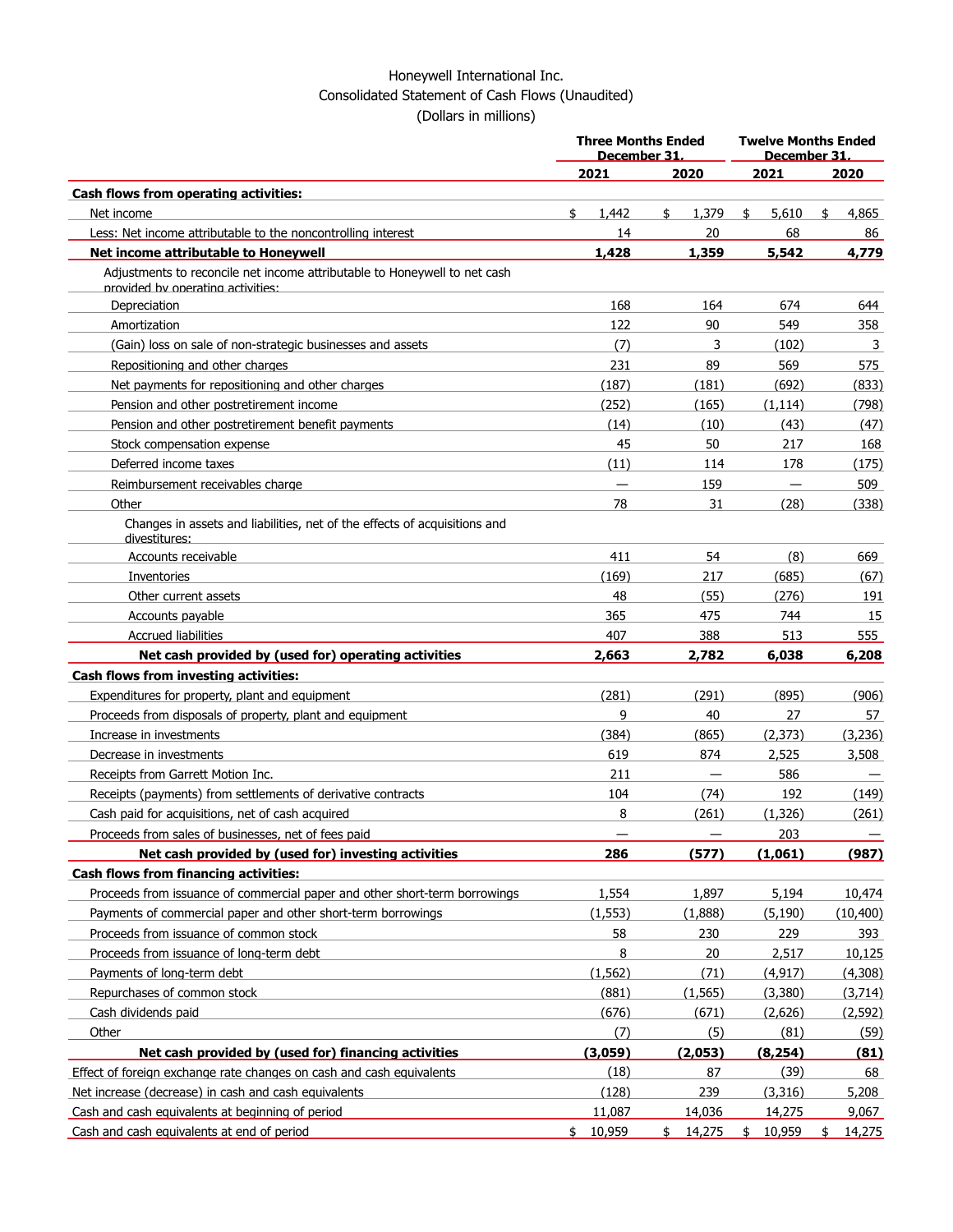### Honeywell International Inc. Reconciliation of Organic Sales % Change (Unaudited)

|                                                 | <b>Three Months</b><br><b>Ended</b><br>December 31,<br><u>בכמכ</u> | <b>Year Ended</b><br>December 31,<br>2021 |
|-------------------------------------------------|--------------------------------------------------------------------|-------------------------------------------|
| Honeywell                                       |                                                                    |                                           |
| Reported sales % change                         | (3)%                                                               | <b>5%</b>                                 |
| Less: Foreign currency translation              | (1)%                                                               | 1%                                        |
| Less: Acquisitions, divestitures and other, net | $-$ %                                                              | $-$ %                                     |
| Organic sales % change                          | (2)%                                                               | 4%                                        |
| Aerospace                                       |                                                                    |                                           |
| Reported sales % change                         | (3)%                                                               | (4)%                                      |
| Less: Foreign currency translation              | $-$ %                                                              | 1%                                        |
| Less: Acquisitions, divestitures and other, net | $-$ %                                                              | $-$ %                                     |
| Organic sales % change                          | (3)%                                                               | (5)%                                      |
| <b>Honeywell Building Technologies</b>          |                                                                    |                                           |
| Reported sales % change                         | (2)%                                                               | 7%                                        |
| Less: Foreign currency translation              | (1)%                                                               | 3%                                        |
| Less: Acquisitions, divestitures and other, net | $-$ %                                                              | $-$ %                                     |
| Organic sales % change                          | (1)%                                                               | 4%                                        |
| <b>Performance Materials and Technologies</b>   |                                                                    |                                           |
| Reported sales % change                         | 2%                                                                 | 6%                                        |
| Less: Foreign currency translation              | (1)%                                                               | 2%                                        |
| Less: Acquisitions, divestitures and other, net | $1\%$                                                              | 1%                                        |
| Organic sales % change                          | 2%                                                                 | 3%                                        |
| <b>Safety and Productivity Solutions</b>        |                                                                    |                                           |
| Reported sales % change                         | $(10)\%$                                                           | 21%                                       |
| Less: Foreign currency translation              | $-$ %                                                              | 2%                                        |
| Less: Acquisitions, divestitures and other, net | (4)%                                                               | (3)%                                      |
| Organic sales % change                          | (6)%                                                               | 22%                                       |

We define organic sales percent as the year-over-year change in reported sales relative to the comparable period, excluding the impact on sales from foreign currency translation, and acquisitions, net of divestitures, for the first 12 months following the transaction date. We believe this measure is useful to investors and management in understanding our ongoing operations and in analysis of ongoing operating trends.

We define Organic sales growth excluding COVID-driven mask sales as Organic sales growth excluding any sales attributable to COVID-driven mask sales. We believe Organic sales growth excluding COVID-driven mask sales is useful to investors and management in understanding our ongoing operations and in analysis of ongoing operating trends.

A quantitative reconciliation of reported sales percent change to organic sales percent change has not been provided for forward-looking measures of organic sales percent change because management cannot reliably predict or estimate, without unreasonable effort, the fluctuations in global currency markets that impact foreign currency translation, nor is it reasonable for management to predict the timing, occurrence and impact of acquisition and divestiture transactions, all of which could significantly impact our reported sales percent change.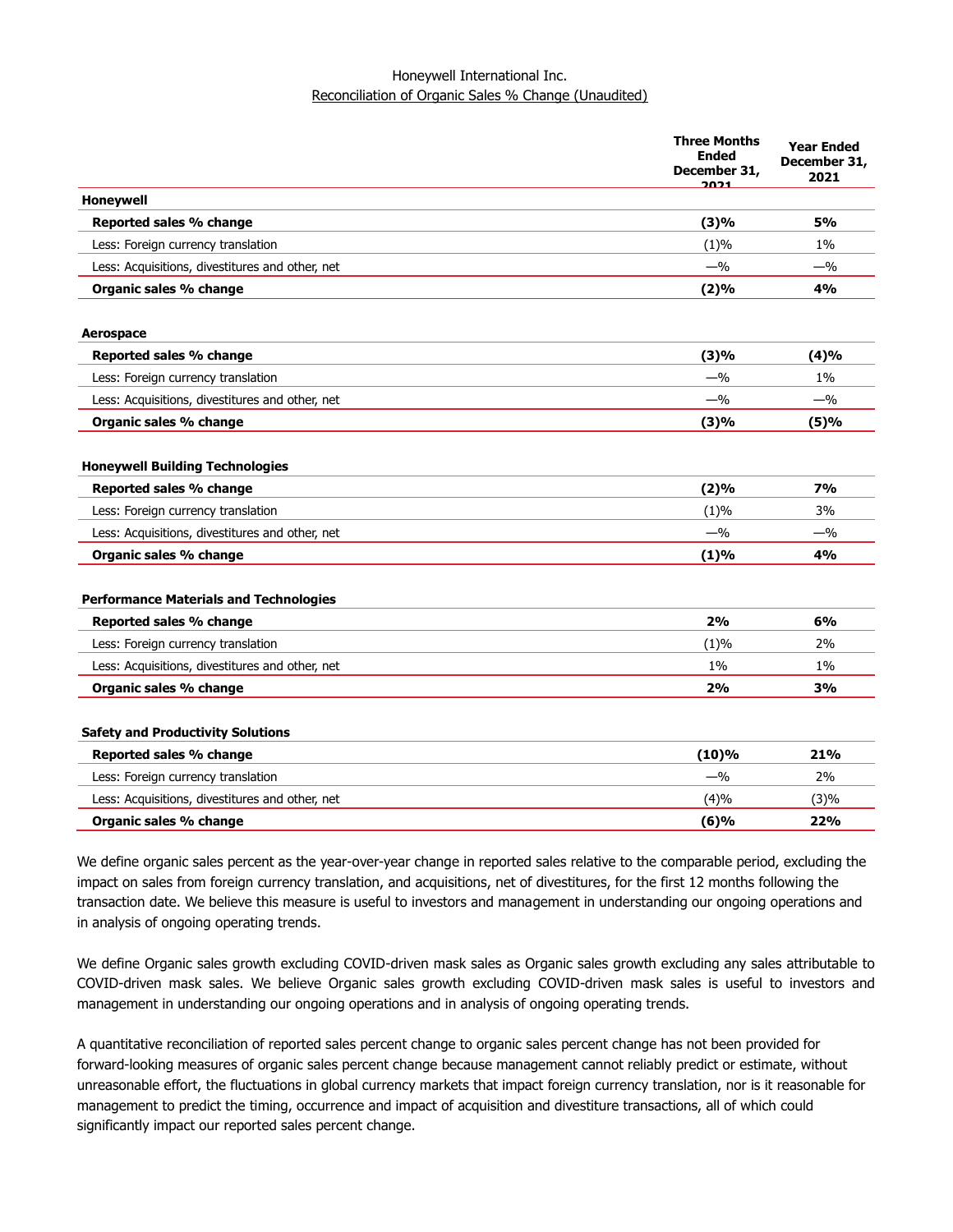### Honeywell International Inc.

Reconciliation of Segment Profit to Operating Income and Calculation of Segment Profit and Operating Income Margins

(Unaudited)

(Dollars in millions)

|                                                    | <b>Three Months Ended</b><br>December 31, |       |    |       | <b>Twelve Months Ended</b><br>December 31, |        |    |        |  |
|----------------------------------------------------|-------------------------------------------|-------|----|-------|--------------------------------------------|--------|----|--------|--|
|                                                    |                                           | 2021  |    | 2020  |                                            | 2021   |    | 2020   |  |
| Segment profit                                     | \$                                        | 1,851 | \$ | 1,879 | \$                                         | 7,212  | \$ | 6,665  |  |
| Stock compensation expense (1)                     |                                           | (45)  |    | (50)  |                                            | (217)  |    | (168)  |  |
| Repositioning, Other <sup>(2,3)</sup>              |                                           | (245) |    | (111) |                                            | (636)  |    | (641)  |  |
| Pension and other postretirement service costs (4) |                                           | (43)  |    | (42)  |                                            | (159)  |    | (160)  |  |
| <b>Operating income</b>                            | \$                                        | 1,518 | \$ | 1,676 | \$                                         | 6,200  | \$ | 5,696  |  |
| Segment profit                                     | \$                                        | 1,851 | \$ | 1,879 | \$                                         | 7,212  | \$ | 6,665  |  |
| $\div$ Net sales                                   | \$                                        | 8,657 | \$ | 8,900 | \$                                         | 34,392 | \$ | 32,637 |  |
| Segment profit margin %                            |                                           | 21.4% |    | 21.1% |                                            | 21.0%  |    | 20.4%  |  |
| Operating income                                   | \$                                        | 1,518 | \$ | 1,676 | \$                                         | 6,200  | \$ | 5,696  |  |
| $\div$ Net sales                                   | \$                                        | 8,657 | \$ | 8,900 | \$                                         | 34,392 | \$ | 32,637 |  |
| Operating income margin %                          |                                           | 17.5% |    | 18.8% |                                            | 18.0%  |    | 17.5%  |  |

(1) Included in Selling, general and administrative expenses.

- (2) Includes repositioning, asbestos, environmental expenses, equity income adjustment, and other charges. For the three and twelve months ended December 31, 2021, other charges include \$105 million of incremental long-term contract labor cost inefficiencies due to severe supply chain disruptions (attributable to the COVID-19 pandemic) relating to the warehouse automation business within the Safety and Product Solutions segment. These costs include incurred amounts and provisions for anticipated losses recognized during the fourth quarter when total estimated costs at completion for certain of the business' long-term contracts exceeded total estimated revenue. These certain costs represent unproductive labor costs due to unexpected supplier delays and the resulting downstream installation issues, demobilization and remobilization of contract workers, and resolution of contractor disputes.
- (3) Included in Cost of products and services sold, Selling, general and administrative expenses and Other income/expense.
- (4) Included in Cost of products and services sold and Selling, general and administrative expenses.

We define segment profit as operating income, excluding stock compensation expense, pension and other postretirement service costs, and repositioning and other charges. We believe these measures are useful to investors and management in understanding our ongoing operations and in analysis of ongoing operating trends.

A quantitative reconciliation of segment profit, on an overall Honeywell basis, to operating income has not been provided for all forward-looking measures of segment profit and segment margin included herewithin. Management cannot reliably predict or estimate, without unreasonable effort, the impact and timing on future operating results arising from items excluded from segment profit. The information that is unavailable to provide a quantitative reconciliation could have a significant impact on our reported financial results. To the extent quantitative information becomes available without unreasonable effort in the future, and closer to the period to which the forward-looking measures pertain, a reconciliation of segment profit to operating income will be included within future filings.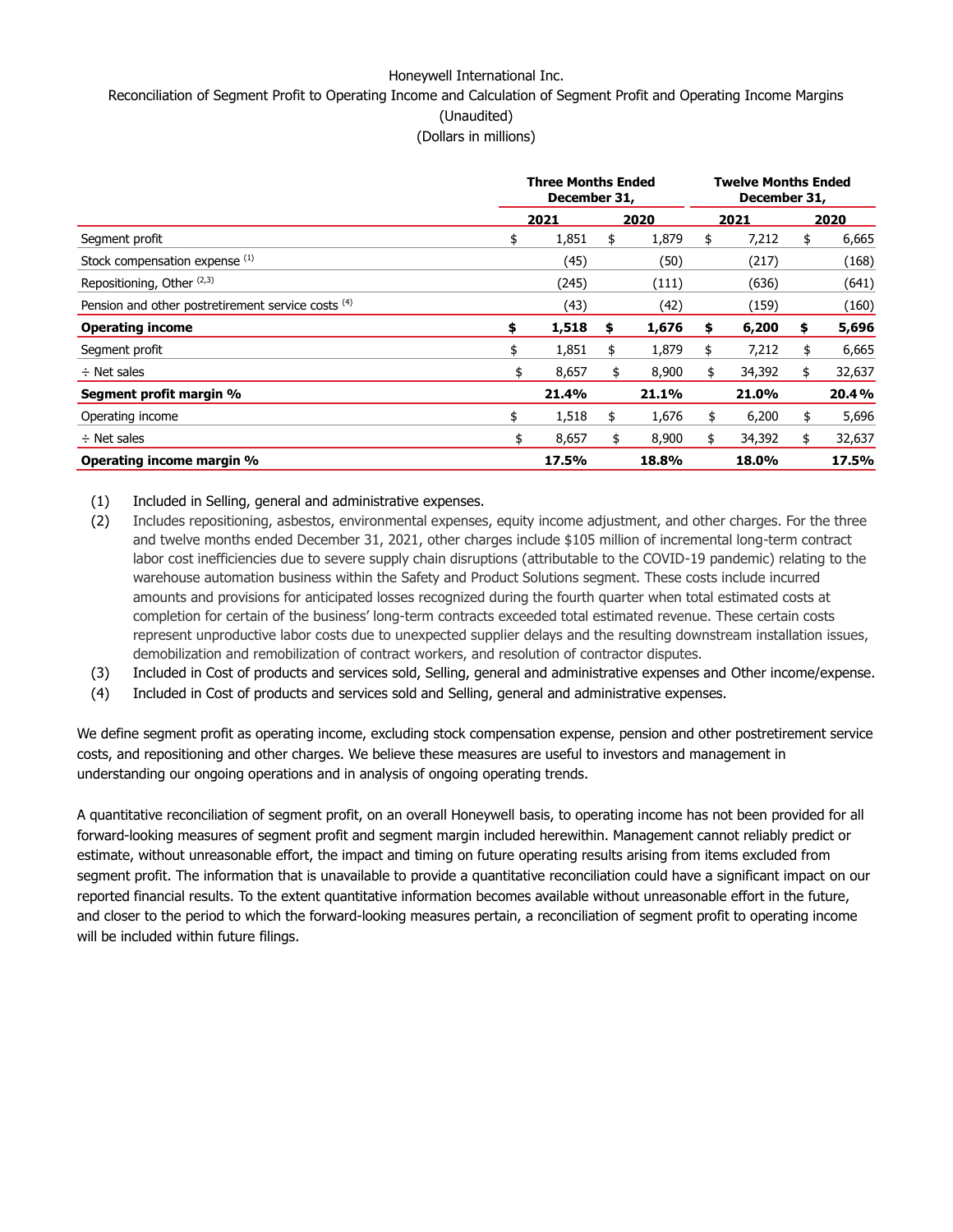### Honeywell International Inc.

### Reconciliation of Earnings per Share to Adjusted Earnings per Share and Adjusted Earnings per Share Excluding Spin-off Impact (Unaudited)

|                                                         |      | <b>Three Months Ended</b><br>December 31, |      | <b>Twelve Months Ended</b><br>December 31, |        | <b>Twelve</b><br><b>Months</b><br><b>Ended</b><br><b>December</b> |
|---------------------------------------------------------|------|-------------------------------------------|------|--------------------------------------------|--------|-------------------------------------------------------------------|
|                                                         |      | 2021                                      | 2020 | 2021                                       | 2020   | 2022E                                                             |
| Earnings per share of common stock - diluted (1)        |      | $2.05$ \$                                 | 1.91 | \$<br>$7.91$ \$                            |        | $6.72$ \$8.40 - \$8.70                                            |
| Pension mark-to-market expense (2)                      |      | 0.05                                      | 0.05 | 0.05                                       | 0.04   | No Forecast                                                       |
| Separation related tax adjustment (3)                   |      |                                           |      |                                            | (0.26) |                                                                   |
| Changes in fair value for Garrett equity securities (4) |      | (0.01)                                    |      | (0.03)                                     |        |                                                                   |
| Garrett related adjustments (5)                         |      |                                           | 0.11 | 0.01                                       | 0.60   |                                                                   |
| Gain on sale of retail footwear business (6)            |      |                                           |      | (0.11)                                     |        |                                                                   |
| Expense related to UOP Matters (7)                      |      |                                           |      | 0.23                                       |        |                                                                   |
| Adjusted earnings per share of common stock - diluted   | - 56 | 2.09<br>- \$                              | 2.07 | \$<br>$8.06$ \$                            | 7.10   | $$8.40 - 8.70$                                                    |

- (1) For the three months ended December 31, 2021 and 2020, adjusted earnings per share utilizes weighted average shares of approximately 695.8 million and 710.0 million. For the twelve months ended December 31, 2021 and 2020, adjusted earnings per share utilizes weighted average shares of approximately 700.4 million and 711.2 million. For the twelve months ended December 31, 2022, expected earnings per share utilizes weighted average shares of approximately 693 million.
- (2) Pension mark-to-market expense uses a blended tax rate of 25% for 2021 and 2020.
- (3) For the twelve months ended December 31, 2020, separation-related tax adjustment of \$186 million (\$186 million net of tax) includes the favorable resolution of a foreign tax matter related to the spin-off transactions.
- (4) For the three and twelve months ended December 31, 2021, the adjustments were \$5 million and \$19 million net of tax due to changes in fair value for Garrett equity securities.
- (5) For the twelve months ended December 31, 2021, the adjustment was \$7 million net of tax due to a non-cash charge associated with a further reduction in value of reimbursement receivables following Garrett's emergence from bankruptcy on April 30, 2021. For the three and twelve months ended December 31, 2020, adjustments were \$77 million and \$427 million net of tax due to the non-cash charges associated with the reduction in value of reimbursement receivables due from Garrett, net of proceeds from settlement of related hedging transactions.
- (6) For the twelve months ended December 31, 2021, the adjustment was \$76 million net of tax due to the gain on sale of the retail footwear business.
- (7) For the twelve months ended December 31, 2021, the adjustment was \$160 million with no tax benefit due to an expense related to UOP matters.

We believe adjusted earnings per share is a measure that is useful to investors and management in understanding our ongoing operations and in analysis of ongoing operating trends. For forward looking information, management cannot reliably predict or estimate, without unreasonable effort, the pension mark-to-market expense as it is dependent on macroeconomic factors, such as interest rates and the return generated on invested pension plan assets. We therefore do not include an estimate for the pension mark-to-market expense. Based on economic and industry conditions, future developments and other relevant factors, these assumptions are subject to change.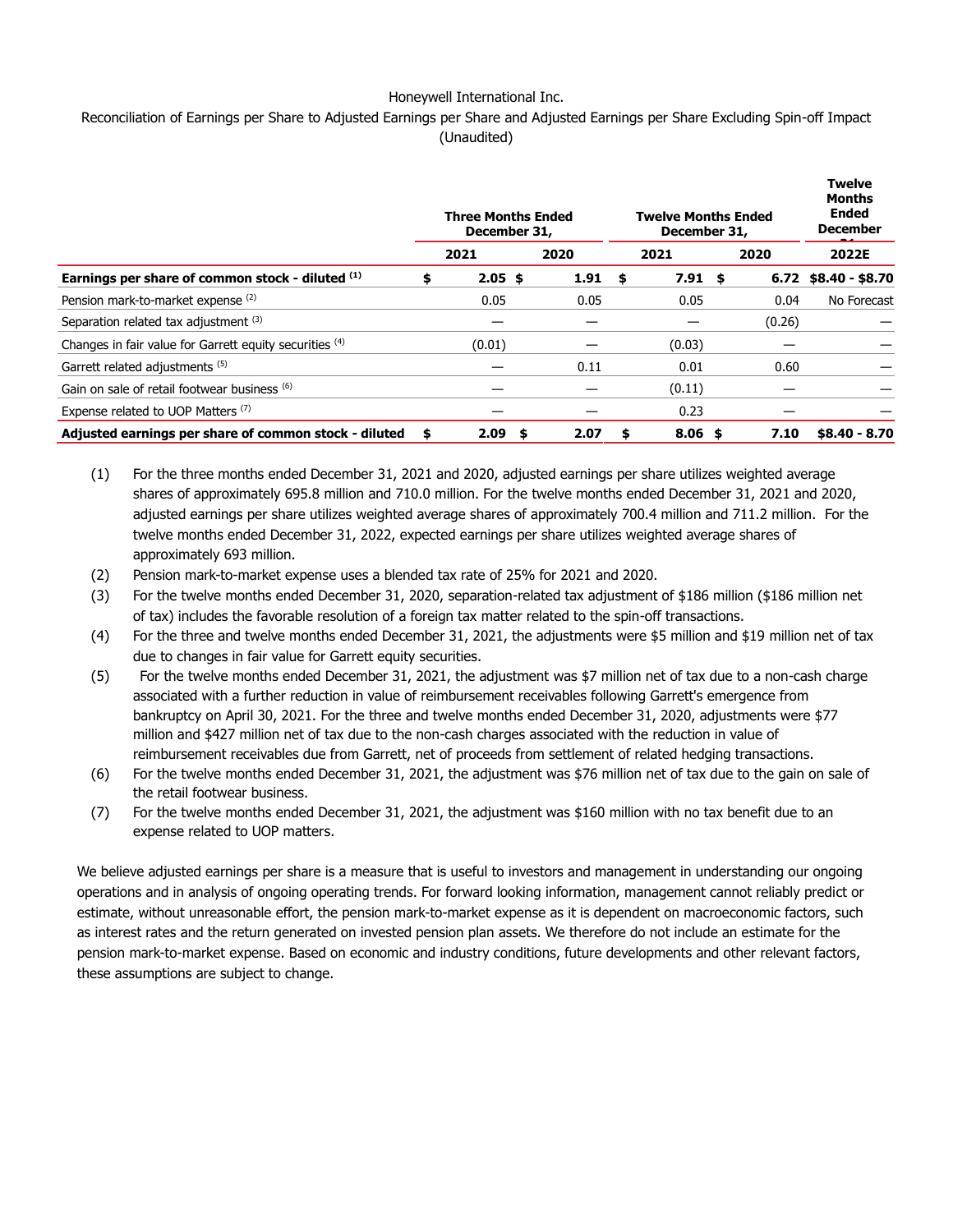#### Honeywell International Inc.

Reconciliation of Cash Provided by Operating Activities to Adjusted Free Cash Flow and Calculation of Adjusted Free Cash Flow Conversion (Unaudited)

(Dollars in millions)

|                                                      |    | <b>Three</b><br><b>Months</b><br><b>Ended</b><br><b>December</b><br>31, 2021 |    | <b>Three</b><br><b>Twelve</b><br><b>Months</b><br><b>Months</b><br><b>Ended</b><br><b>Ended</b><br><b>December</b><br><b>December</b><br><u>วา วกวก</u><br><u>1021</u><br>$31 -$ |             |    | <b>Twelve</b><br>Months<br><b>Ended</b><br><b>December</b><br><u>21 2020</u> |  |  |
|------------------------------------------------------|----|------------------------------------------------------------------------------|----|----------------------------------------------------------------------------------------------------------------------------------------------------------------------------------|-------------|----|------------------------------------------------------------------------------|--|--|
| Cash provided by operating activities                | \$ | 2,663                                                                        | \$ | 2,782                                                                                                                                                                            | \$<br>6,038 | \$ | 6,208                                                                        |  |  |
| Expenditures for property, plant and equipment       |    | (281)                                                                        |    | (291)                                                                                                                                                                            | (895)       |    | (906)                                                                        |  |  |
| Garrett cash receipts                                |    | 211                                                                          |    |                                                                                                                                                                                  | 586         |    |                                                                              |  |  |
| Free cash flow                                       |    | 2,593                                                                        |    | 2,491                                                                                                                                                                            | 5,729       |    | 5,302                                                                        |  |  |
| Net income attributable to Honeywell                 | \$ | 1,428                                                                        | \$ | 1,359                                                                                                                                                                            | \$<br>5,542 | \$ | 4,779                                                                        |  |  |
| Separation related tax adjustment                    |    |                                                                              |    |                                                                                                                                                                                  |             |    | (186)                                                                        |  |  |
| Pension mark-to-market <sup>(1)</sup>                |    | 30                                                                           |    | 33                                                                                                                                                                               | 30          |    | 33                                                                           |  |  |
| Garrett related adjustment <sup>(2)</sup>            |    |                                                                              |    | 77                                                                                                                                                                               | 7           |    | 427                                                                          |  |  |
| Changes in fair value of equity related securities   |    | (5)                                                                          |    |                                                                                                                                                                                  | (19)        |    |                                                                              |  |  |
| Gain on sale of retail footwear business             |    |                                                                              |    |                                                                                                                                                                                  | (76)        |    |                                                                              |  |  |
| Expense related to UOP Matters                       |    |                                                                              |    |                                                                                                                                                                                  | 160         |    |                                                                              |  |  |
| Adjusted net income attributable to Honeywell        | \$ | 1,453                                                                        | \$ | 1,469                                                                                                                                                                            | \$<br>5,644 | \$ | 5,053                                                                        |  |  |
| Cash provided by operating activities                | \$ | 2,663                                                                        | \$ | 2,782                                                                                                                                                                            | \$<br>6,038 | \$ | 6,208                                                                        |  |  |
| $\div$ Net income (loss) attributable to Honeywell   | \$ | 1,428                                                                        | \$ | 1,359                                                                                                                                                                            | \$<br>5,542 | \$ | 4,779                                                                        |  |  |
| <b>Operating cash flow conversion</b>                |    | 186%                                                                         |    | 205%                                                                                                                                                                             | 109%        |    | 130%                                                                         |  |  |
| Free cash flow                                       | \$ | 2,593                                                                        | \$ | 2,491                                                                                                                                                                            | \$<br>5,729 | \$ | 5,302                                                                        |  |  |
| $\div$ Adjusted net income attributable to Honeywell | \$ | 1,453                                                                        | \$ | 1,469                                                                                                                                                                            | \$<br>5,644 | \$ | 5,053                                                                        |  |  |
| <b>Adjusted free cash flow conversion %</b>          |    | 178%                                                                         |    | 170%                                                                                                                                                                             | 102%        |    | 105%                                                                         |  |  |

(1) Pension mark-to-market expense uses a blended tax rate of 25% for 2021 and 2020.

(2) For the twelve months ended December 31, 2021, the adjustment was \$7 million net of tax due to a non-cash charge associated with a further reduction in value of reimbursement receivables following Garrett's emergence from bankruptcy on April 30, 2021. For the three and twelve months ended December 31, 2020, adjustments were \$77 million and \$427 million net of tax due to the non-cash charges associated with the reduction in value of reimbursement receivables due from Garrett, net of proceeds from settlement of related hedging transactions.

We define free cash flow as cash provided by operating activities less cash expenditures for property, plant and equipment plus cash receipts from Garrett. We define adjusted free cash flow conversion as free cash flow divided by adjusted net income attributable to Honeywell.

We believe that free cash flow is a non-GAAP metric that is useful to investors and management as a measure of cash generated by operations that will be used to repay scheduled debt maturities and can be used to invest in future growth through new business development activities or acquisitions, pay dividends, repurchase stock or repay debt obligations prior to their maturities. This metric can also be used to evaluate our ability to generate cash flow from operations and the impact that this cash flow has on our liquidity. For forward looking information, we do not provide cash flow conversion guidance on a GAAP basis as management cannot reliably predict or estimate, without unreasonable effort, the pension mark-to-market expense and the changes in fair value for Garrett equity securities. Pension mark-to-market is dependent on macroeconomic factors, such as interest rates and the return generated on invested pension plan assets. Based on economic and industry conditions, future developments and other relevant factors, these assumptions are subject to change. Changes in fair value for Garrett equity securities cannot be forecasted due to the inherent nature of changing conditions in the overall market.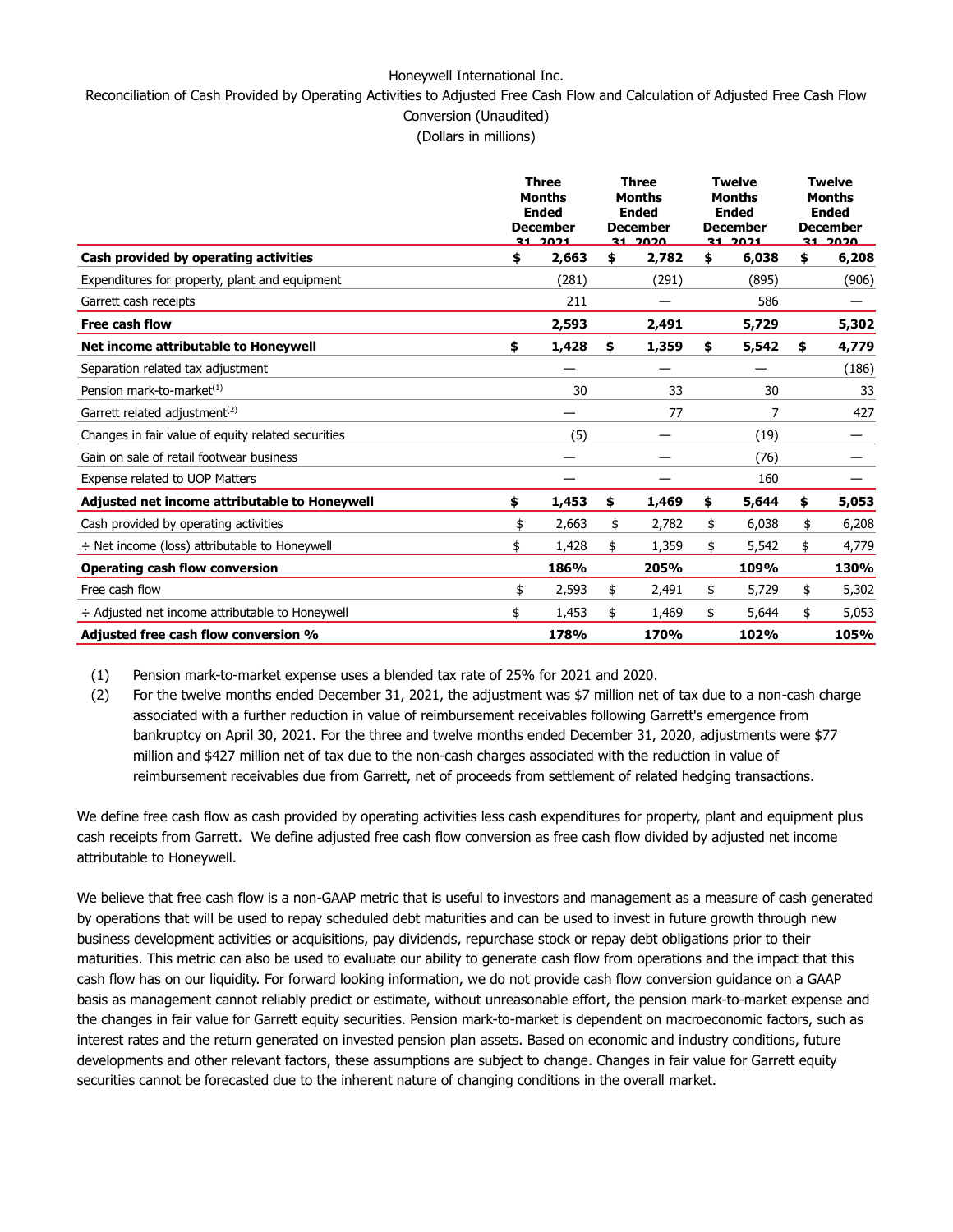## Honeywell International Inc. Reconciliation of Cash Provided by Operating Activities to Adjusted Free Cash Flow and Calculation of Free Flow Margin (Unaudited) (Dollars in millions)

|                                                | <b>Twelve</b><br>Months<br><b>Ended</b><br><b>December</b><br><u>21. 2021</u> |        |  |  |  |
|------------------------------------------------|-------------------------------------------------------------------------------|--------|--|--|--|
| Cash provided by operating activities          | \$                                                                            | 6,038  |  |  |  |
| Expenditures for property, plant and equipment |                                                                               | (895)  |  |  |  |
| Garrett cash receipts                          |                                                                               | 586    |  |  |  |
| <b>Free cash flow</b>                          |                                                                               | 5,729  |  |  |  |
| Cash provided by operating activities          | \$                                                                            | 6,038  |  |  |  |
| $\div$ Net sales                               | \$                                                                            | 34,392 |  |  |  |
| Operating cash flow margin %                   |                                                                               | 18%    |  |  |  |
| Free cash flow                                 | \$                                                                            | 5,729  |  |  |  |
| $\div$ Net sales                               | \$                                                                            | 34,392 |  |  |  |
| Free cash flow margin %                        |                                                                               | 17%    |  |  |  |

We define free cash flow as cash provided by operating activities less cash expenditures for property, plant and equipment plus cash receipts from Garrett. We define free cash flow margin as free cash flow divided by net sales.

We believe that free cash flow is a non-GAAP metric that is useful to investors and management as a measure of cash generated by operations that will be used to repay scheduled debt maturities and can be used to invest in future growth through new business development activities or acquisitions, pay dividends, repurchase stock or repay debt obligations prior to their maturities. This metric can also be used to evaluate our ability to generate cash flow from operations and the impact that this cash flow has on our liquidity.